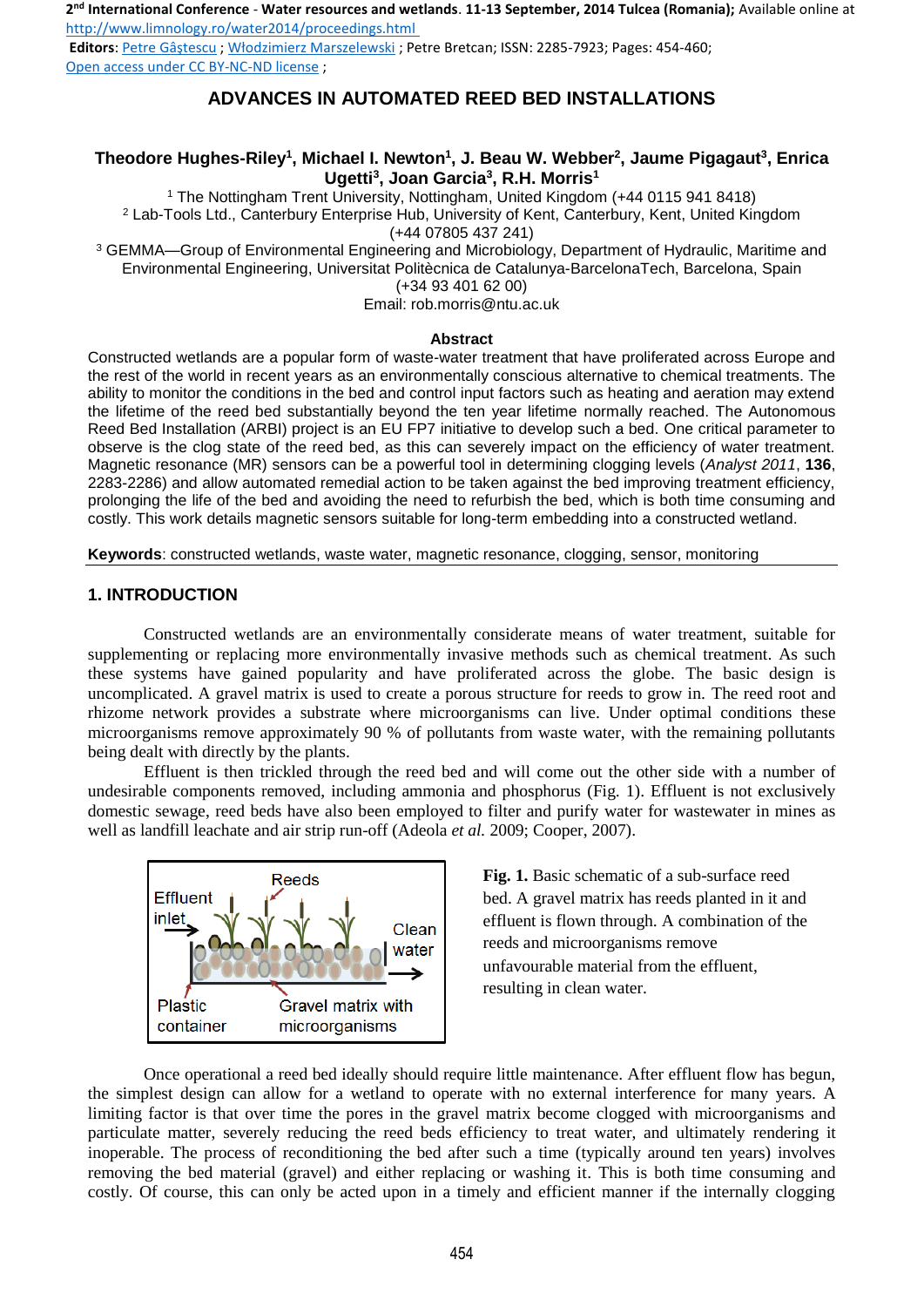conditions of the reed bed can be monitored and understood. Work presented here will look at monitoring clogging levels in reed beds.

In a laboratory environment it has been shown that the magnetic resonance (MR) relaxation parameters  $T_1$  and  $T_2$ <sup>eff</sup> are sensitive to the level of clogging on extracted wetland samples (Morris *et al.* 2011; Hughes-Riley *et al.* 2014a under review; Hughes-Riley *et al.* 2014b). This was possible with a relatively cheap (~£150) Helmholtz configuration permanent magnet assembly.

MR utilises nuclear spin which is an intrinsic quantum property. Spins align in a magnetic field and are excited with a radio frequency coil, this both moves the spins into a plane perpendicular to the magnetic field, and results in the spins precessing. Precession of the spins within the coil induces a current; this is the signal that is collected (Rabi *et al.* 1938; Bloch, 1946). Diverse manipulation of spins allows for the collection of different information about a substance.

Relaxation deals with excited spins returning to a thermal equilibrium state;  $T_1$  (spin-lattice) relaxation deals with spins returning to the same orientation as the magnetic field, and  $T_2$  (spin-spin) relaxation regards precessing spins falling out of phase with one-another.  $T_2^{\text{eff}}$ , discussed in this work, regards spin dephasing where various factors are responsible, not just spin-spin interactions.

As well as determining clog state MR can be used to analyse components of clogging and therefore better understand the problems being experienced in the reed bed (Bencsik *et al.* 2013). MR sensors used in these studies are designed to detect <sup>1</sup>H and therefore most MR measurements taken on wetland sludge will be on the water component. However the MR relaxation behaviour of water will be different depending on other factors, such as the water containing particulate matter.

For example, pure water is unrestricted to diffuse within the gradient of the magnetic field; dephasing of the proton spins as a result of this motion reduces signal intensity. Restricted water, such as water with particulate matter in it, cannot diffuse as freely meaning that the spins do not dephase as rapidly (Carr&Purcell, 1954). This will change the relaxation rate of the water.

A similar situation is true for biofilms. Water that is part of biofilm material will also experience relaxation at a very different rate to free-water. When both, or multiple conditions, are present the resultant relaxation data will contain a combination of components. This can have a multi-exponential fitting applied. The weighting of each exponential can provide an indicator of the quantity of spins in different states. Fig. 2 shows a mock  $T_2^{\text{eff}}$  curve illustrating how separate exponential data can be extracted.



Fig. 2. Mock  $T_2^{\text{eff}}$  curve. Three different exponential components can be extracted. The short  $T_2^{\text{eff}}$ component would likely represent <sup>1</sup>H in the biofilm, the intermediate  $T_2^{\text{eff}}$ would correspond to water with particulate in it. The long  $T_2^{\text{eff}}$ component would represent free water.

 $T_1$  behaves in a similar way, where different exponential components can be extracted and related to water under different conditions (i.e. in biofilm, containing particulate matter etc.). As a result measurements on wetland samples using a permanent magnet system have allowed for the collection of preliminary biexponential data. A thickly clogged sample containing biofilm was scanned with a Halbach magnet (discussed later) has previously been presented (Hughes-Riley *et al.* 2014c), and a similar curve is shown in Fig. 3. While two  $T_1$  values can be extracted, the errors shown are great and additional refinement will be necessary before this can be used as a valuable indicator.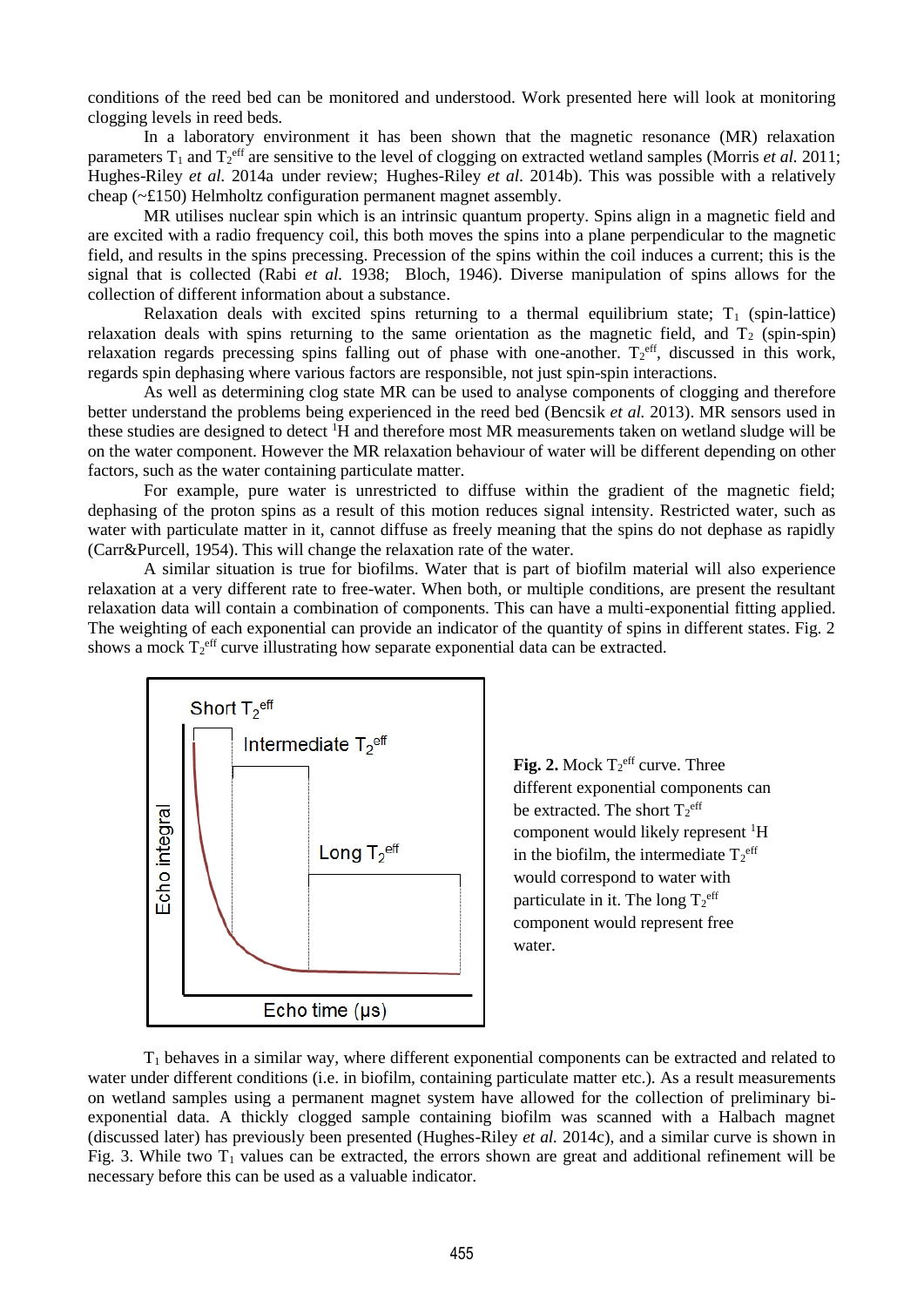

**Fig. 3.**  $T_1$  curve collected using a Halbach magnet on a thickly clogged sample containing biofilm. A short and long  $T_1$  can be extracted, although there are very large errors on both values. Additional repetition time values may allow for a superior fitting in future studies.

A pilot study has also been conducted using Earth's field nuclear magnetic resonance (EFNMR; Hill-Casey *et al.* 2014 under review).  $T_1$  and  $T_2^{\text{eff}}$  measured using EFNMR was sensitive to clog state, and the probe could be successfully embedded into a gravel matrix filled with water. However when attempts were made to embed the probe into a wetland module interference of the surrounding ferrous cage introduced inhomogeneity to the localised Earth's field, making measurements impossible. Building the outer case of a wetland module from another material (not metal) is impractical at the size needed for sufficient treatment, making the use of EFNMR for the desired application non-ideal.

Unilateral magnet arrangements have been explored for this application in the laboratory including using the stray field of a Halbach array and bar magnet (Hughes-Riley *et al.* 2014a under review; Hughes-Riley *et al.* 2014c). Unilateral designs are preferred over an internal volume design as they are less disruptive to the flow-path of effluent and cannot become physically clogged by gravel. The Halbach design showed promise in a lab environment, however further development (unpublished) to deploy the sensor into a reed bed has been problematic. Signal intensity is not sufficient to take  $T_2^{\text{eff}}$  measurements in a timely manner. Another issue is that in its current configuration only about 2 mm above the probe can be explored. This small volume  $(\sim 1000 \text{ mm}^3)$  is not ideal as it may not be representative of the health of the reed bed overall.

Subsequently this work re-examines the use of a Helmholtz magnet assembly which probes a far larger volume. The sensor used in this work was small (sensitive region of  $\sim 10 \text{ cm}^3$ ), however up-scaling should not provide a significant challenge and is only limited by the size of available magnets. Previous reports have either used mock systems constructed in a laboratory or samples extracted from an actual wetland and taken to a laboratory for investigation, here for first time MR measurements taken in situ from a reed bed are presented.

This research was conducted as part of the Automated Reed Bed Installation (ARBI) project, an EU FP 7 funded initiative to design an automated constructed wetland module. The ability to control the environment in the reed bed may extend lifetime, and possibly increase efficiency. For example, reed bed efficiency decreases in the winter months as it is a less favourable environment for the microorganisms and reeds (Kadlec&Wallace, 2009). Advanced sensors will be fitted to each module to monitor the clogging level, oxygenation, and temperature of each bed. This information will be fed into a control system which will determine where and when action is needed.

### **2. METHODS**

# **2.1 Prototype constructed wetland for MR testing**

A static wetland module was constructed at Nottingham Trent University with the express purpose of testing MR sensors (previously described elsewhere; Hill-Casey *et al.* 2014 under review). An intermediately bulk container (1.02 m x 0.92 m x 0.90 m; DV Containers Ltd, Wrexham, UK) was used as the basis of the module. The container was filled with non-magnetic gravel (average length = 9.6 mm; Travis Perkins Trading, Bulwell, UK), water, and had common reeds (*Phragmites australis*) planted in it, making the module a close representation of a real operational wetland (Fig. 4). The wetland did have an outlet pipe to allow for liquid to flow through; however this was not utilized during these experiments.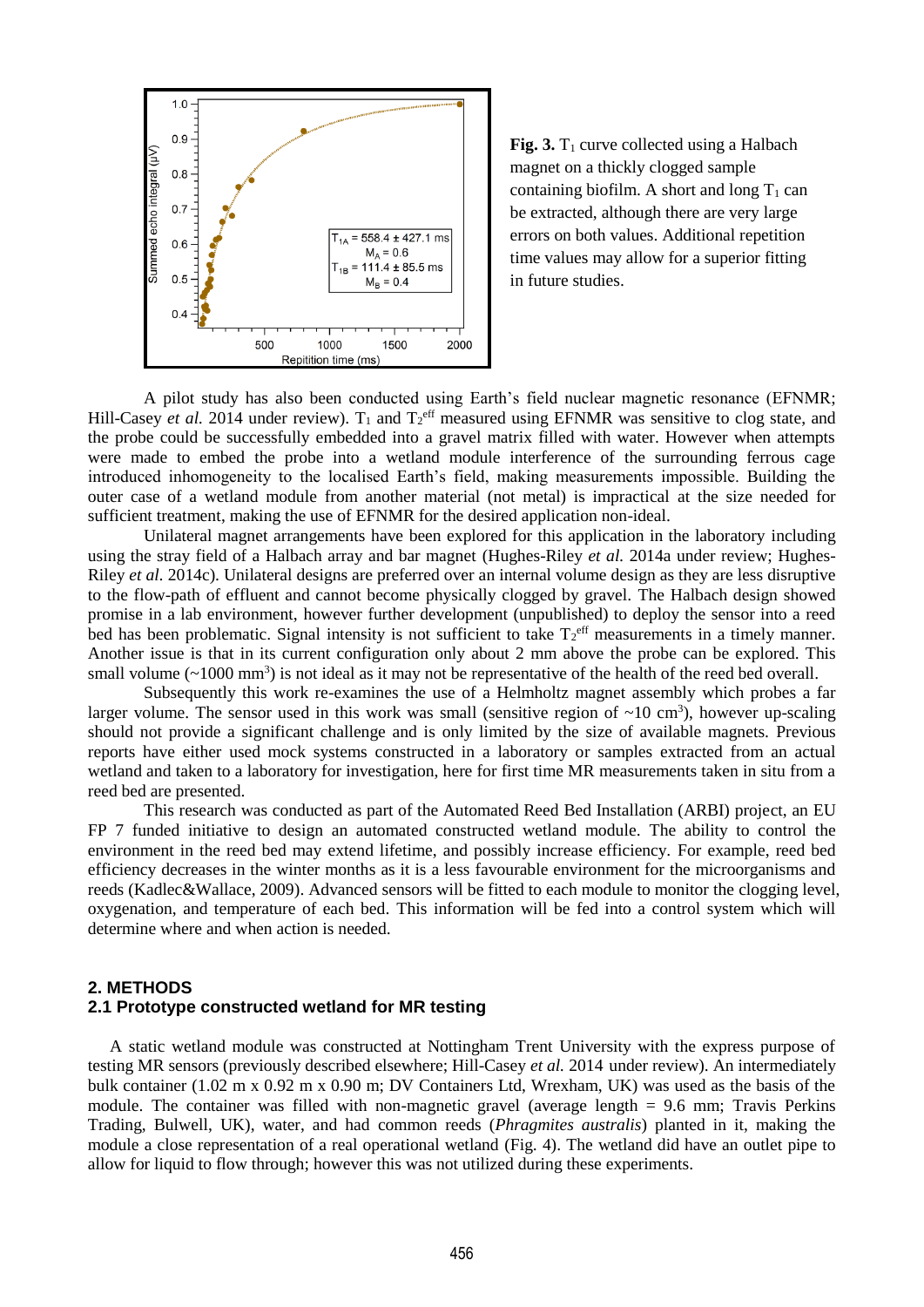

**Fig. 4.** An overhead photo of the prototype wetland at the Nottingham Trent University. The basis of the module was an IBC container.

# **2.2 MR sensor design**

A Helmholtz MR sensor, first presented elsewhere (Hughes-Riley *et al.* 2014d) and very similar to a design by Morris *et al.* 2011, was used in this study. The magnet arrangement comprised a pair of neodymium magnets (Fig. 5; height  $= 20$ , radius  $= 17$  mm; Magnet Monster, Flensburg, Germany). The magnets were separated by 20 mm (slightly over half the magnet radius) and arranged with anti-parallel polarization. This created a region of homogeneous magnetic field where an eight-turn solenoid coil was installed.

The solenoid was attached to a tuning board; this had three capacitors, a  $12 - 100$  pF variable capacitor for matching (Johanson Manufacturing, New Jersey, USA) and a 12 – 100 pF variable capacitor and a single 55 pF fixed capacitor for tuning the resonant circuit to 13.87 MHz, the required frequency for the field generated.

The sensor had to be water-tightened so that it could be embedded into a wetland. Therefore the sensor was coated a silicon elastomer potting compound (RS Components Ltd., Northhants, UK). Laboratory tests confirmed that this sufficiently water-tightens the sensor to allow for operation, however the viability of this method for long term embedding is currently untested.



**Fig. 5**. Helmholtz sensor design. Magnets are separated by 20 mm, in the gap there is a homogeneous magnetic field in which the solenoid coil is installed. Steel disks are place on each magnet to reduce the field gradient.

## **2.3 Magnetic resonance protocol**

For this study Prospa v3.12 software was used to drive a Kea 2 spectrometer (Magritek, Wellington, New Zealand) to collect magnetic resonance measurements. All measurements were taken using CPMG sequences (Meiboom & Gill, 1958). For  $T_2^{\text{eff}}$  measurements a CPMG was taken with a single parameter set,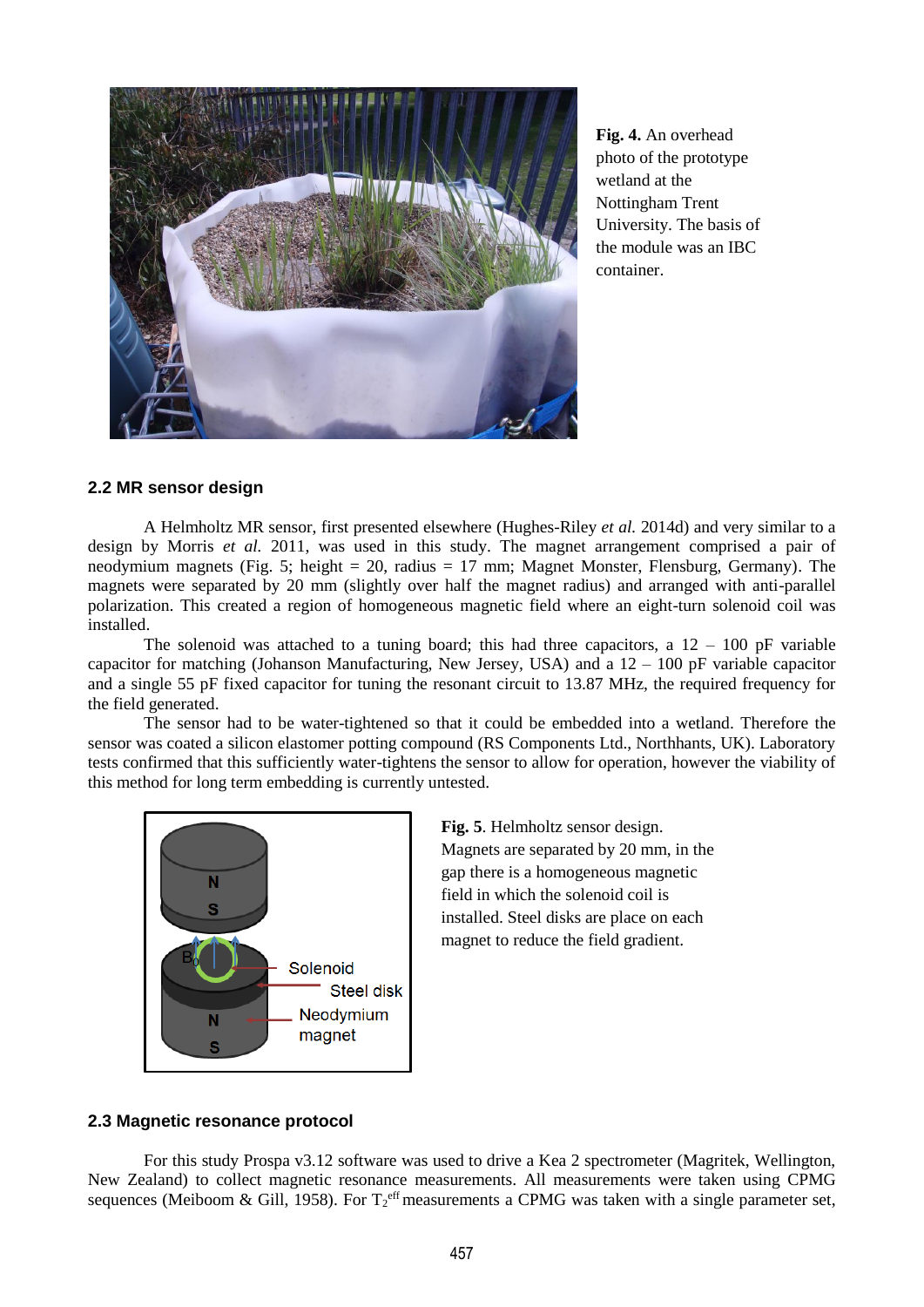and echo integrals were re-fit using Igor Pro  $v6.3$  (WaveMatrics, Oregon, USA). For  $T_1$  measurements CPMG sequences were run with different repetition times. A CPMG was used so that the echo train could be summed, reducing the number of repeat experiments needed. Summed echo integrals were normalised and then fit to a mono-exponential curve. All errors specified for  $T_1$  and  $T_2^{\text{eff}}$  values are given as the error on the fitting provided by Igor Pro.

### **2.4 Sample preparation**

Samples for additional laboratory validation experiments (ARM, Rugeley, UK) were stored in a 50 mm section of acrylic pipe  $(i.d. = 10 \text{ mm}, o.d. = 12 \text{ mm})$  filling most of the coil region of the sensor. To calculate the mass of the dry solids in each sample samples were weighed, dried in a convection oven (Binder, Tuttlingen, Germany) and re-weighed.

### **3. RESULTS**

Fig. 6 shows a  $T_2^{\text{eff}}$  measurement taken in the Nottingham Trent University prototype reed bed. Four sets of experiments with of 512 averages each were taken in sequence so that a standard deviation could be taken, giving an estimate for the error on each point. Overall these measurements took approximately 35 minutes. Due to the slow moving nature of the sludge in the reed bed, measurements taking several hours are possible. Therefore additional signal averages are possible, which would reduce the errors for each averaged echo integral and therefore the accuracy of the exponential fitting. A longer experimental time would also allow for a slower repetition between experiments (a repetition time of 1s was used, later experiments showed that a time exceeding 5s would yield far superior results).



**Fig. 6.**  $T_2^{\text{eff}}$  measurement taken using the embedded sensor. Echo time  $=$  300  $\mu$ s, repetition time  $=$ 1000 ms, 2048 averages.

With the successful collection of a  $T_2^{\text{eff}}$  measurement validating the use of the sensor in a reed bed, a  $T_1$  measurement was recorded, as shown in Fig. 7 (black markers). Also displayed in Fig. 7 are measurements of two other samples recorded in the laboratory environment on the same sensor. Analysis of the reed bed material showed that 0.15 % of its mass was dry solids. This would be expected as the effluent has not been run through this bed. The percentages of dry solids for other samples are shown on the graph.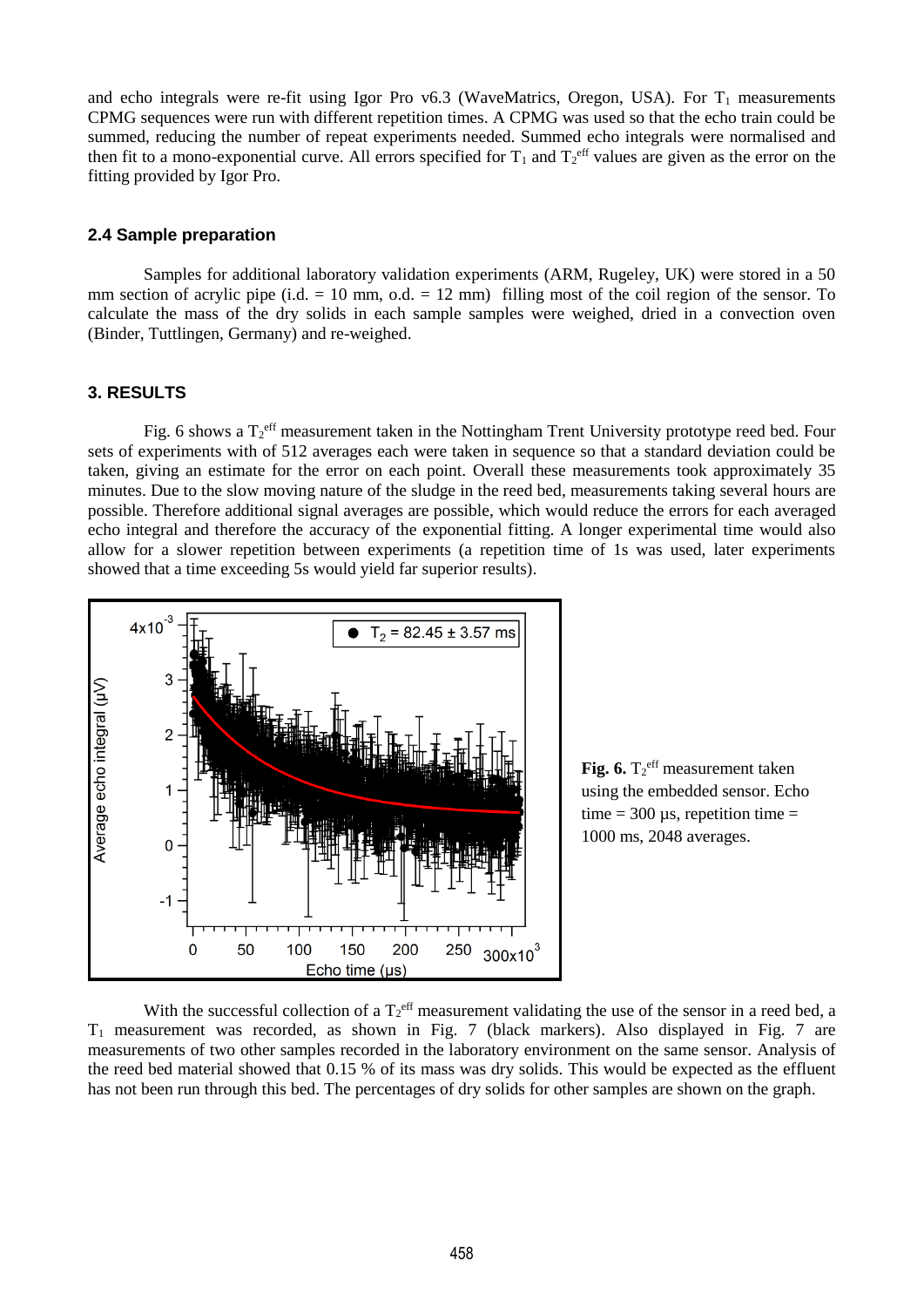

**Fig. 7.**  $T_1$  measurements taken using the embedded sensor, with additional laboratory measurements. Echo time  $= 300$ µs, 512 averages. Errors in the normalised integral sum are small, and therefore have not been included in the graph. A systematic error occurred for the final two points of the 8.39 % solid mass curve at 200 ms (shown) and 800 ms (not shown). These points have not been included in the fitting. The 75 ms point is omitted from 7.92 % solid point due to an equipment failure.

As expected, additional solid material (i.e. clogging) results in a shorter  $T_1$ . The relationship between the  $T_1$  measurement and percentage of solid material in the sludge has been plotted (Fig. 8). A linear relationship is observed. This is expected based on the work of Morris *et al.* 2011, where hydraulic conductivity had a linear relationship compared to  $T_1$  relaxation. Hydraulic conductivity should be proportional to the percentage of solid material, and this work appears to confirm that.



Fig. 8.  $T_1$  plotted against the percentage of solid material in the sludge sample. A linear relationship is observed. Errors in the percentage of the solid material due to weight are minimal, and therefore error bars are too small to plot.

# **4. CONCLUSION**

 An automated reed bed module will allow for real-time optimisation of environmental parameters. This should lead to an increased bed lifetime, and superior water treatment. Additionally, we have shown for the first time that an MR probe can be used to probe an actual reed bed *in situ*.

A short study exploring a comparison between  $T_1$  relaxation and quantity of solids in samples has been conducted. As seen from previous studies increasing particulate matter results in shortening  $T_1$  values (Morris *et al.* 2011).

 Further development of MR sensors is desirable. A large Helmholtz sensor or a unilateral magnet assembly would be less likely to become physically clogged and therefore inoperable, or unrepresentative, than the small internal volume design presented here.